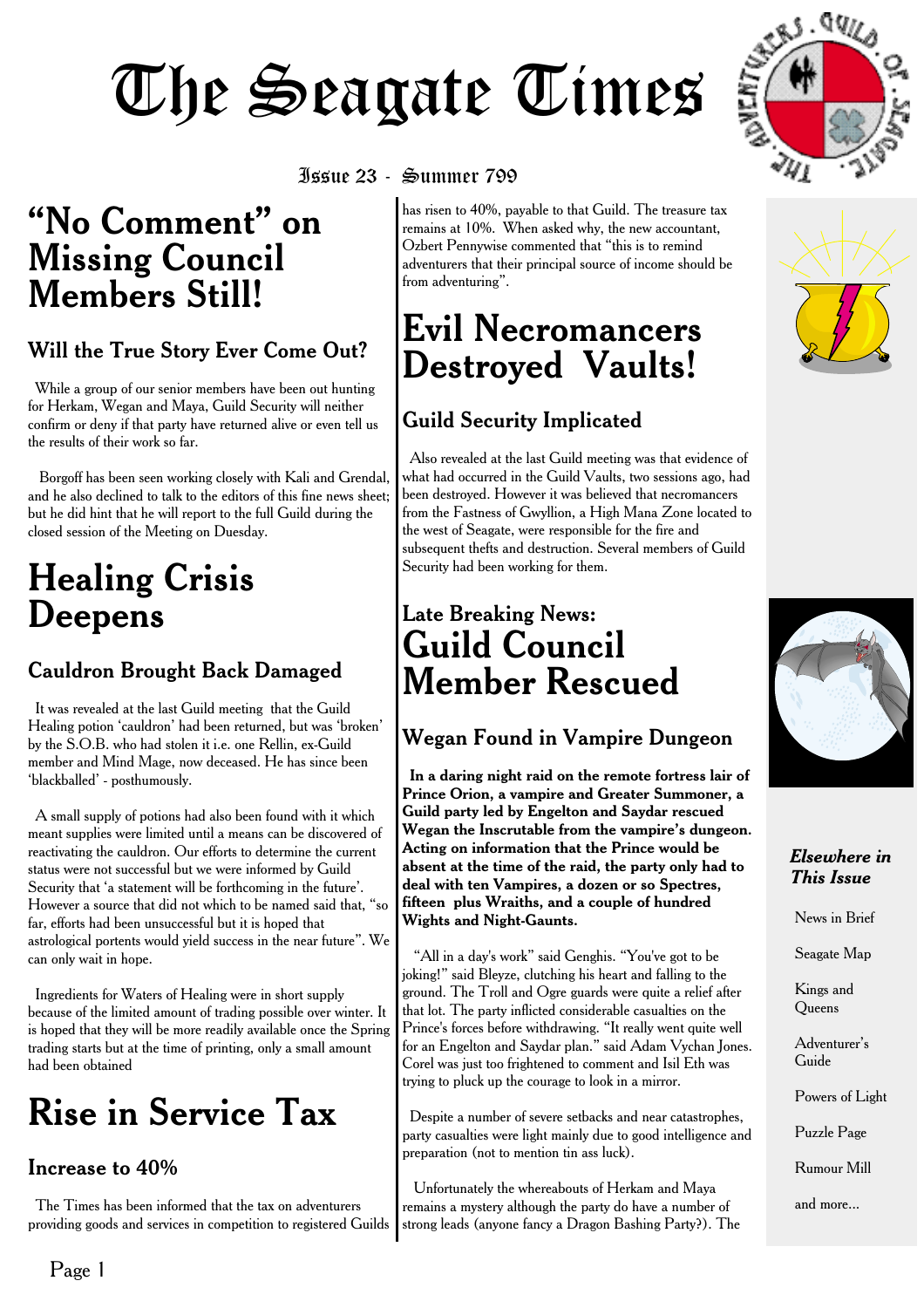Guild will continue to attempt to find its missing members and punish those responsible.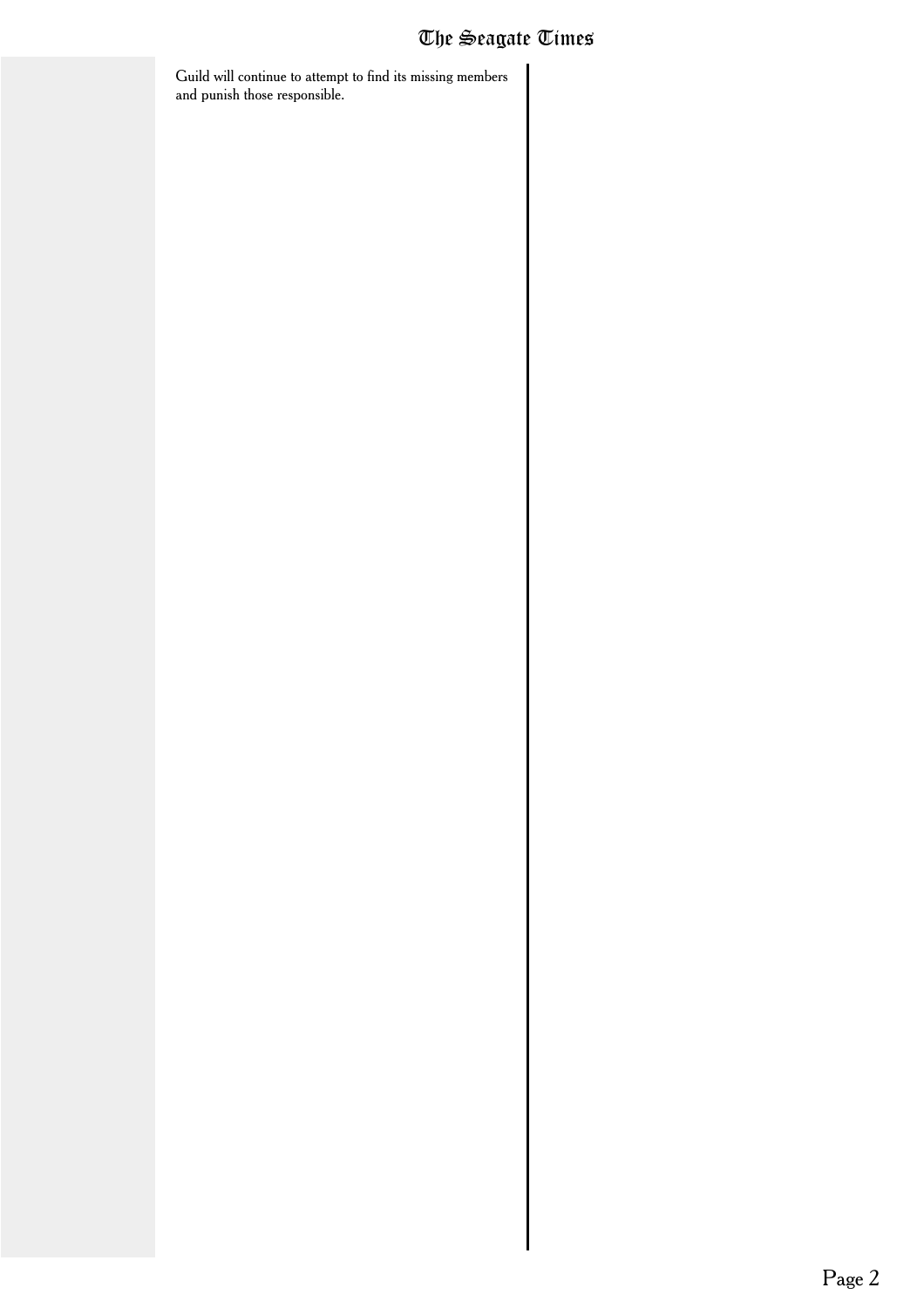#### *Barth, "There should be sentries"*

*Dimagi (the elf), "There's plenty, one every 100 years"*



### **News in Brief**

#### Feted as Heroes

When War swept across the Valley of the Rabbitenes our members helped those big eared farmers get to safety. Now peace has bounced back. Guild members were welcomed as heroes to the End-of-War Party. We showed the hundreds of party goers the prowess that earned our reputation - with Barth winning the horse racing, Walks on Earth showing us how it's done on the Flying Tower, and the fierce Warrior Yaffid Kcud overcome by Arkham the Warlock.

Footnote: Word has just reached us that Arkham the Warlock was awarded the Golden Carrot Award for the Most Effeminate Dancer, apparently the competition was fierce,

but the Warren will never forget how to do "The Funky Gibbon". Arkham, you should have told us, you sly devil!

#### Calamar on the Move?

A Guild party have reported evidence of Calamar expansion into new territory in the necklace of seven planes which includes Norden. A Calamar artefact was found which allows the learning of both Dimensional Weaving counterspells and the Calamari language. The party suspect that sentient aquatic squid on the Plane of Lorgos may be related to the Calamar.



*"Why are we looking for a mouse?"*

*"Cause he's smaller than the*

*orcs."*

*Names withheld.*

This same party were successful in rescuing thousands of ex-slaves from the destruction of the Plane of Sudar. They should be congratulated for their heroic efforts.

#### Birth Announcement

Viola and Ned Tanner are pleased to announce the birth of their first child Ned Oliver Tanner.

Advertisement

#### Master Sculptor

One of the best sculptors in the Baronies! All commissions considered - no price too large!

Sebastian Silverfoot 12 CatStop Land Seagate

Rumours abound about the couple, when or if they will marry, the nature of the geas Ned has taken and why he is selling three points of endurance. Ned couldn't be reached for comment in his luxury

#### Endurance for Sale

Suitable for luck amulets, bound earth or such. Three flavours available  $#16, #15, #14$ . Limited stocks so be in quick. Twenty thousand pennies per point plus miscellaneous resurrection costs as required.

#### Contact Ned Tanner, Healer.

townhouse about unsubstantiated rumours of a large and possibly retrospective "contract" being placed on the privates of anyone who "takes advantage" of Viola although he was seen purchasing several pickling jars.

### **Treasurer's Report**

Salutations to all and I hope that this day finds you fit and well and ready for more adventures. I have been enjoying immensely being part of the famed Seagate Adventurer's Guild and attempting to help it find its financial feet once more. Indeed, I have often thought of myself as a sort of adventurer; the tireless pursuit of the truth through tangled mazes of records; the cut and thrust of the audit; and I hope to continue to lend a helping hand here for as long as I am needed.

I am pleased to say that from my initial investigations the Guild does appear to be financially viable, at least now that it has sensibly chosen to divest itself of business interests so removed from its area of expertise, and to leave such mundane matters to the other guilds of the Cazarlan area. It was also gratifying to see such an influx of cash following this adventuring season, with even the party who believed they were going on a simple, expenses paid holiday bringing in substantial revenue.

Sadly I will be unable to attend the Summer meeting as that Duesday I have an audience with His Grace, to discuss the continuance of the Guild's charter. I am pleased to say that, based on the income from this season, and the warmth and co-operation extended me by Lord Grendal and Lady Kali, I will be recommending a further extension. Although I cannot of course know what His Grace will decide, I can, at the risk of "blowing my own trumpet", say that in past His Grace has often accepted my financial advice and I have every confidence that he will do so on this occasion

Guild members must understand that they are a privileged few, granted the right to bear arms within His Grace's



 $\mathbf{I}$ 

demesne and taxed at a rate that common folk can only envy. We must realize the grave responsibilities that go with such a position, and that His Grace bears significant liability and risk in allowing these concessions. However, that said, His Grace also realizes the worth of the Seagate Adventurers to a healthy Cazarlan economy and to a stable and secure realm, and is most desirous of maintaining friendly and profitable relations.

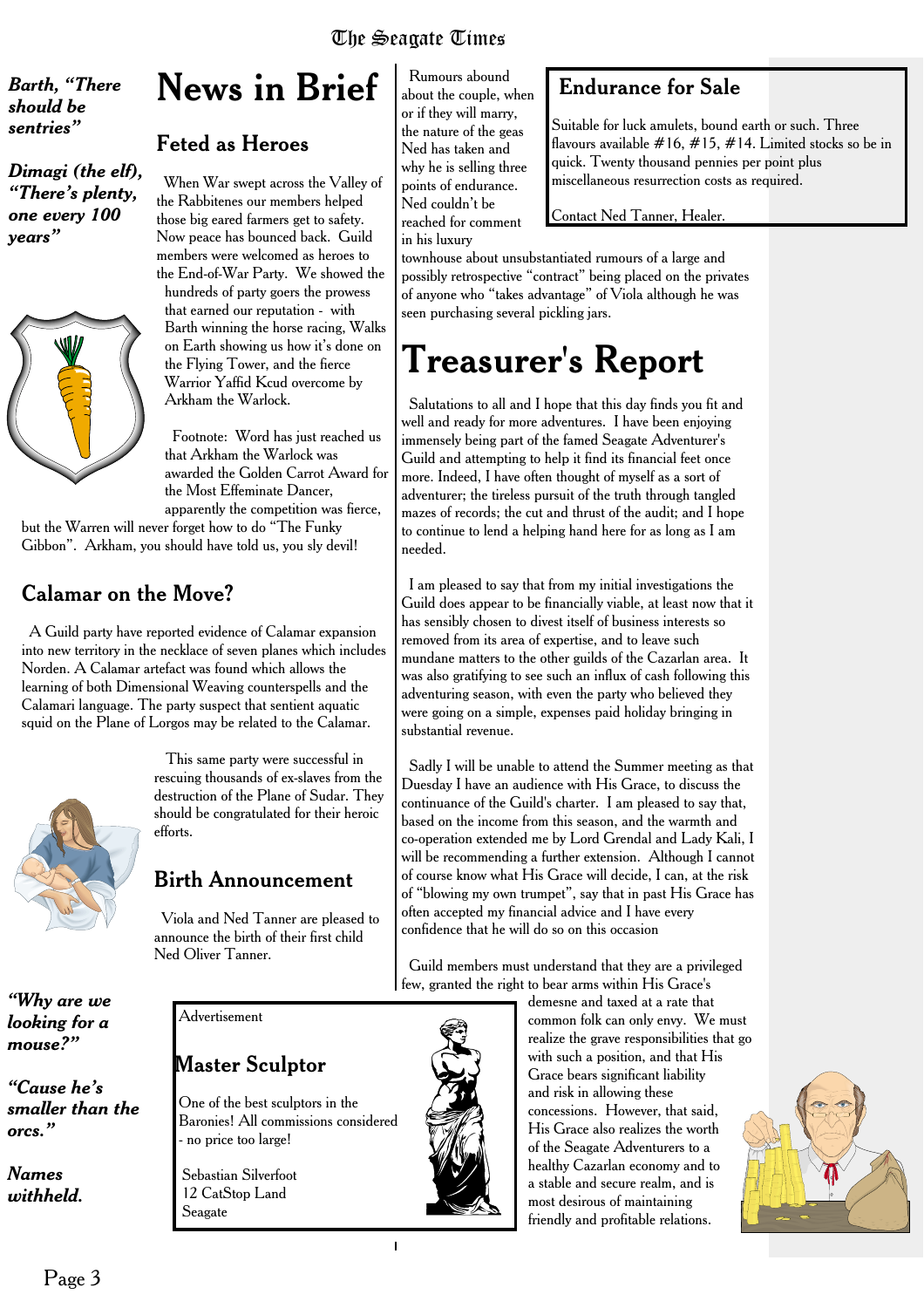Your Treasurer, and fellow Adventurer,

Ozbert Pennywise, Esq.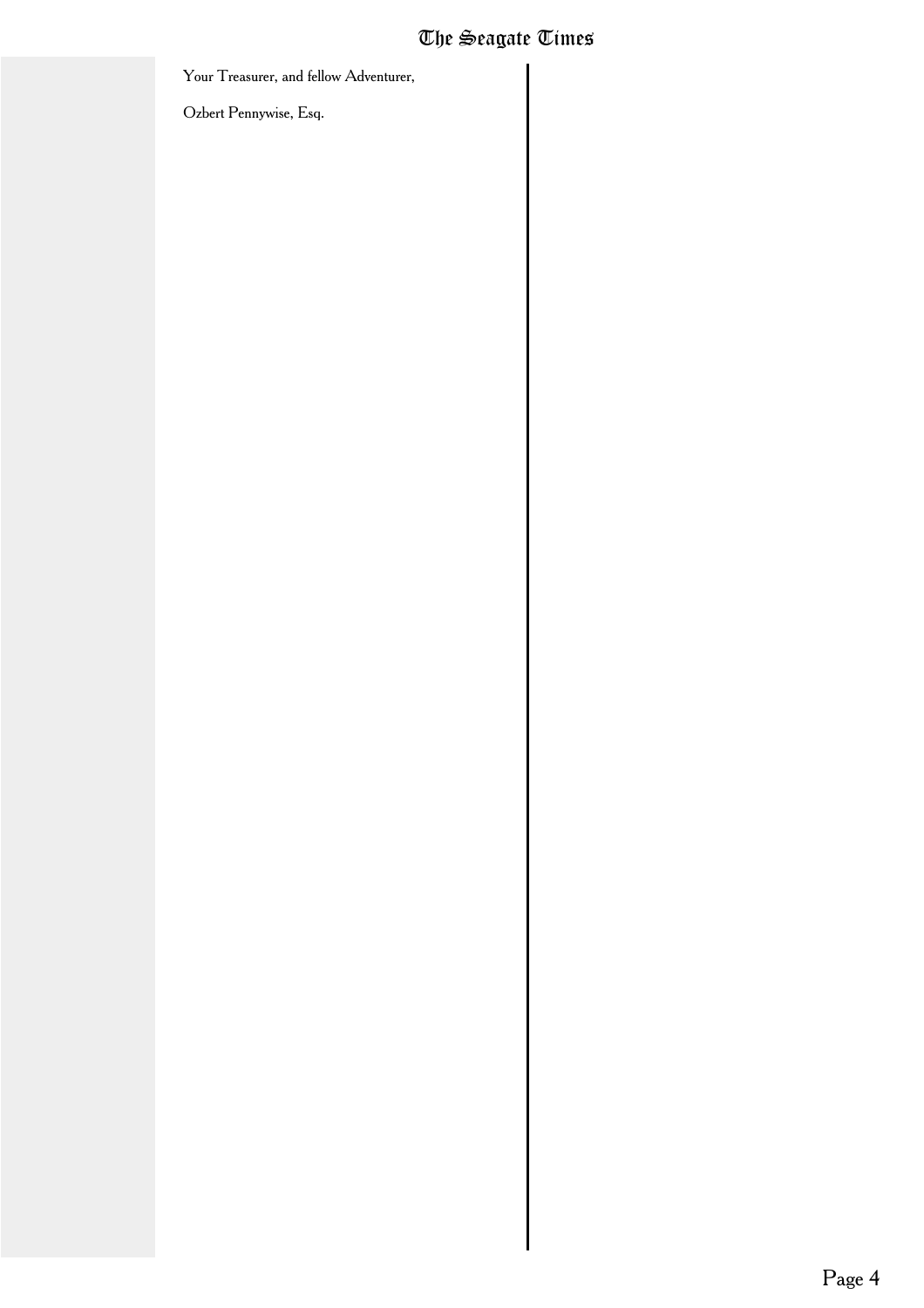# **Terranova Report**

#### by Henri Stanleigh

#### Seagate Times Special Correspondent.

The spring months here have been quiet and there is really little "new" news to report. Reports come in that in the north the lizard cities that were taken by the Spawn are once more at peace and seem unconcerned with their new overlords. The cities a little to the south were at first most concerned that they would be the next to be subject to the Spawn's attention, but it appears that emissaries and gifts, and no overt acts on the part of the frog army have calmed these fears. Indeed with all of their northern neighbours also under the control of the Spawn the central cities seem less worried about protecting their northern borders and are turning their attentions towards their own southern neighbours.

Some isolated fighting is still occurring on the edges of the frog's new territories, and Saurians that I have spoken with have recounted tales of a strange human who lives in the jungle and marshals guerrilla forces against the Spawn. I thought at first that this might be my friend Marcus Du Bois, but the locals here have told me that "El Loco" as they call him was a landowner here before beginning his private war against the frogs..

Governor Pizzaro too does not seem so easily convinced that the frogs have no further ambitions and fresh troops continue to bolster the defences of Puerto Damieno and work is being done on the walls.



one of the huge floating hives that belong to the Spawn's insectoid allies. The Destinian sailors who now follow Pizzaro tell terrible tales of the area of sea around the new city and I have no inclination to meet their various nightmares myself. They say that aside from the hive ships that stand ready to unload their cargo of flying death, enormous sea monsters patrol the area and have devoured entire frigates.

Next month I am planning to journey north with some Saurians that I have befriended who intend to join El Loco in his fight against the Spawn. I am anxious to meet him in that with his contacts and knowledge of the area he may have information about the whereabouts of Marcus, and more detailed knowledge about the frog's plans and intentions.

Artist's impression of a Spawn Village

*"I'll put up with any amount of pain if it means I'll get taller." - Vertically challenged Kayseri.*

*"The Rack!" - WalksOnEarth*



*"Kayseri has half a brain, that's one up on all of us." - Sven, saying why he thought Kayseri should be Party Leader.*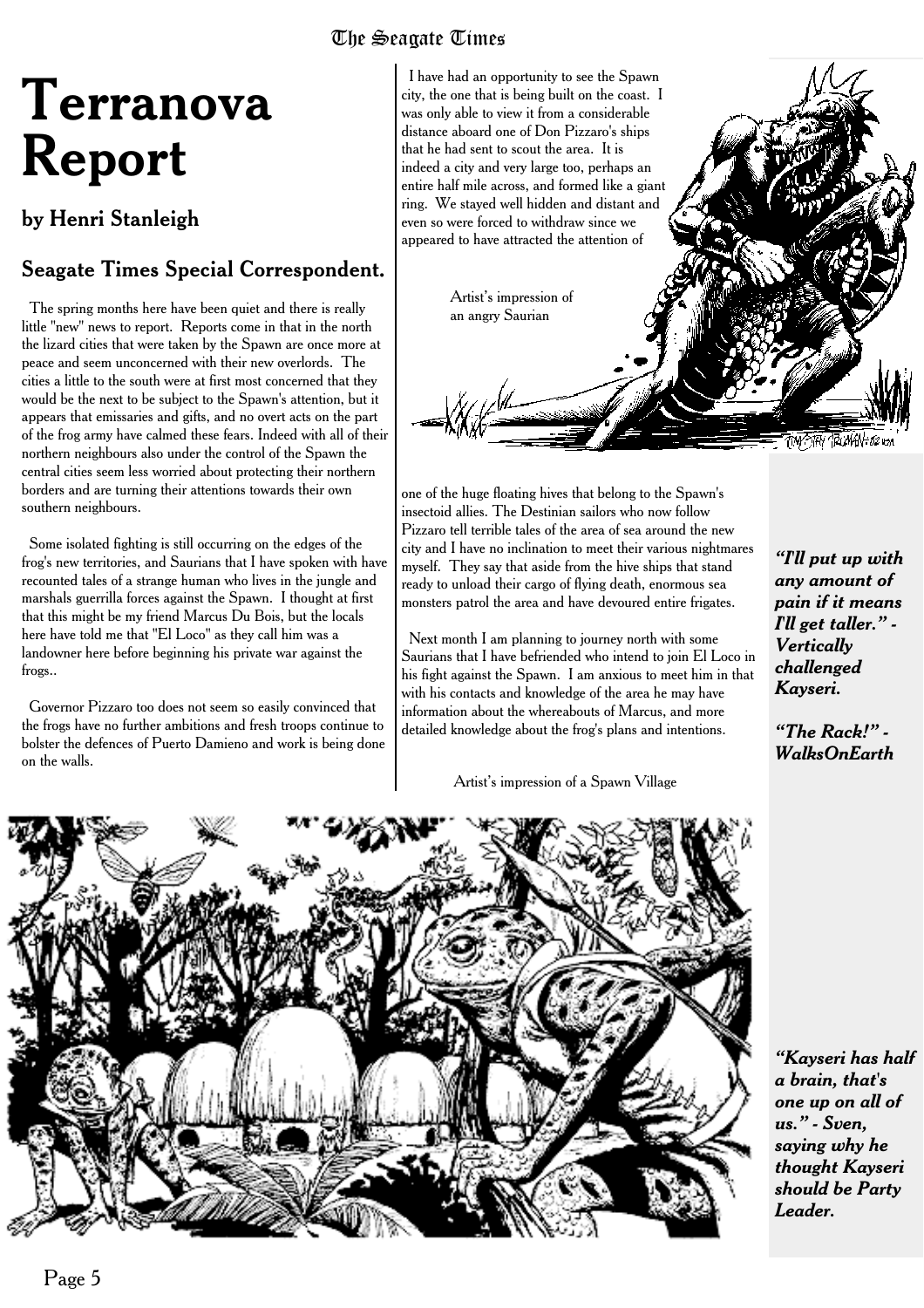*The Cartographers' Guild presents: A True and Accurate Map of the City of Seagate and Environs*

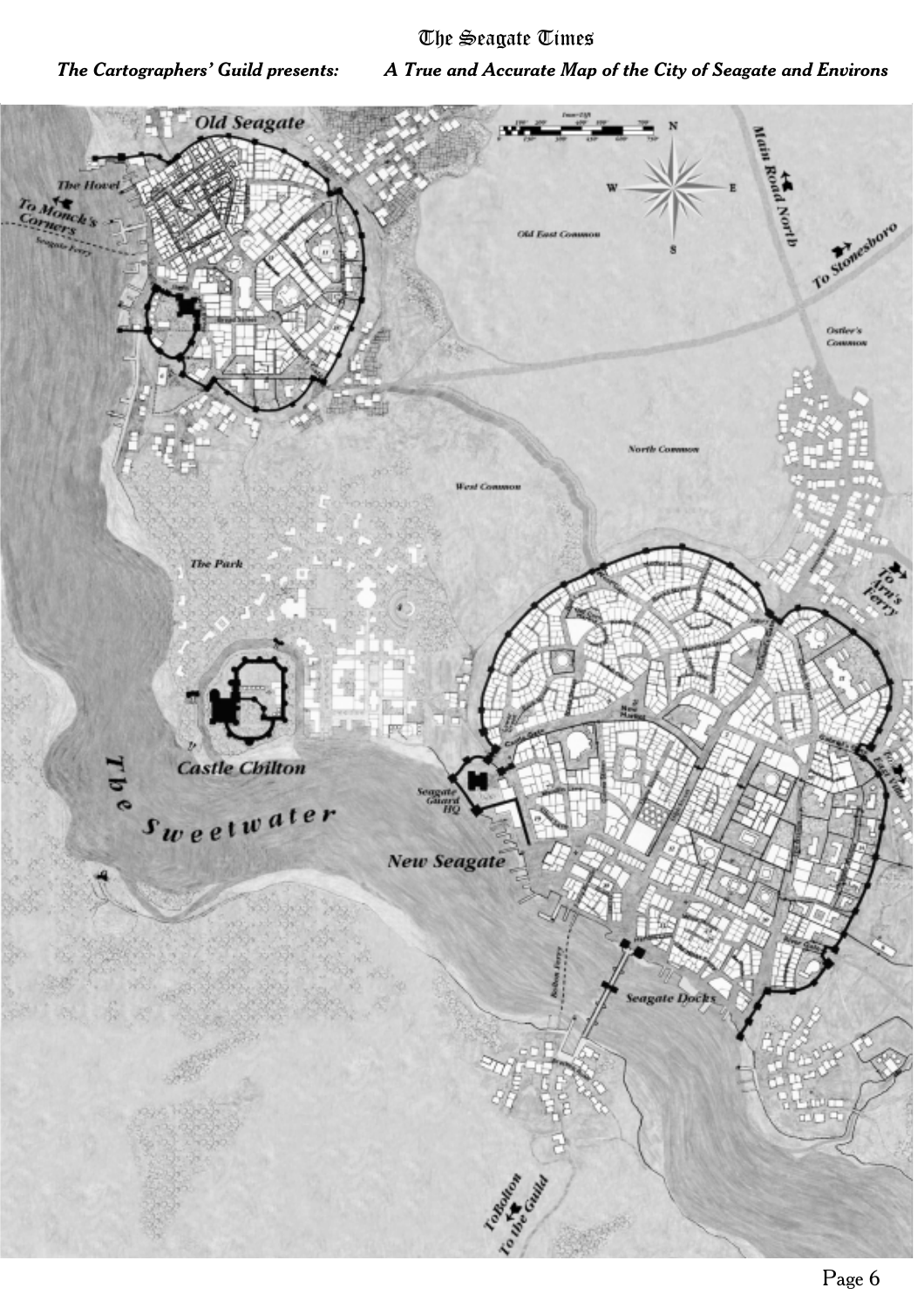# **Monarchs of the West**

#### Royalty by the Numbers!

Can't remember how many Kings called Sigismund there have been? Don't know who Eirikir Bloodaxe's son was? Scared that your ignorance will embarrass you at state dinners?

Worry no more. Here for your edification and pleasure is a simple, easy to remember list, being a chronological guide to the Kings and Queens of the West from its inception to its restoration, compiled by Sir Mortimer Graves.

Notation in brackets shows relationship to previous ruler unless specified.

| 1.  | $1-64$      | Ulric the Wolf                             |
|-----|-------------|--------------------------------------------|
| 2.  | 64-85       | Magnus Ulrich (grandson)                   |
| 3.  | 85-99       | Magnus the Younger (son)                   |
| 4.  | 99-107      | Joachim the Fat (son)                      |
| 5.  | 107-128     | Albert Frederick (nephew)                  |
| 6.  | 128-133     | Otto the Cruel (son, deposed)              |
| 7.  | 133-142     | Frederick Augustus (bastard brother)       |
| 8.  | 142-163     | Otto the Cruel (restored)                  |
| 9.  | 163-209     | Otto II, the Gentle (son)                  |
| 10. | 209-214     | Eberhard (son)                             |
| 11. | 214-233     | Albert Eberhard (son)                      |
| 12. | 233-274     | Isabel de Bowcourt, the Good (daughter)    |
| 13. | 274-306     | Yolanda de Bowcourt (daughter)             |
| 14. | 306-315     | Frederick Sigismund (son, deposed)         |
| 15. | 315-317     | Albert Frederick II                        |
|     |             | (brother, assassinated)                    |
| 16. | 317-328     | Albert Achilles, the Mad                   |
|     |             | (son of Frederick Sigismund)               |
| 17. | 328-351     | Albert Meinhard (son)                      |
| 18. | 351-363     | Louis the Severe (son)                     |
| 19. | 363-381     | Maximilian (son)                           |
| 20. | 381-401     | Albert Wencelas, the Healer (nephew)       |
| 21. | 401-407     | Frederick Aladar, the Crusader (son)       |
| 22. | 407-421     | Eirikir Bloodaxe (son-in-law)              |
| 23. | 421-423     | Sigurd the Mage-Hater (son, deposed)       |
| 24. | 423-435     | Albert Vladislav                           |
|     |             | (cousin of Frederick Aladar, assassinated) |
|     | 25. 436-441 | Ivan Vladimir, the Vampire                 |
|     |             | (uncle of Albert Vladislav, deposed)       |
| 26. | 441-449     | Branden Joachim                            |
|     |             | (grandson of Frederick Aladar, deposed)    |
| 27. | 449-452     | Ivan Vladimir, the Vampire                 |
|     |             | (restored, deposed)                        |
| 28. | 452-459     | Branden Joachim (restored)                 |
| 29. | 459-472     | William, the Learned (son)                 |
| 30. | 472-480     | John Frederick, the Necromancer            |
|     |             | (brother, deposed)                         |
| 31. | 480         | Ivan Vladimir, the Vampire                 |
|     |             | (restored, deposed)                        |
| 32. | 480-494     | Sigismund the Pious                        |
|     |             | (son of William the Learned)               |
|     | 494-793     | Interregnum                                |
| 33. | 793-        | Ulric Swartzrotgold                        |

#### Waters of Healing and Strength

At the moment ingredients for Waters of Healing are in very limited supply, so there is a limit of two per customer unless previously arranged. The current prices are:

One ½ pt Waters of Healing - Rank 10 - 350sp per cast. One ½ pt Waters of Strength - Rank 9 - 800sp per cast.

Swimming tuition also available

Individuals and groups catered for with customised lessons to suit your requirements. Be safe in the water. Learn to swim today. Prices negotiable.

### **The Adventurer's Guide**

#### Tips for success

Do not taunt an Orc so that he upsets the Namer in the party, when the Star mage is summoning a Light Sphere. - Anon

Try this tactic when your opponent is hiding behind closed doors: Magelock the doors, then use magic or other means to create spy-holes in the doors through which blast mages can cast spells. - Flamis

Don't use blades on amoebic monsters - they have a nasty habit of splitting in two. Bludgeoning weapons or magic are far more effective. - Flamis

### **To Serve Calamar...**

**Squid with Black Bean Sauce** (courtesy of Kino Makoto)

500g squid 200g snow peas 2 red peppers 2 tablespoons oil 1 clove of garlic, crushed 1 tablespoon black beans, mashed 3 teaspoons plain flour 1 tablespoon sate sauce 2 teaspoons sesame oil 1 teaspoon sambal oelek  $\frac{1}{4}$  cup water



Cut cleaned squid into rings. Trim snow peas, slice peppers diagonally. Heat in wok, add garlic and black beans, stir-fry 1 minute. Add squid, snow peas and peppers, stir-fry few minutes or until squid is tender. Blend flour with sate sauce, sesame oil, sambal oelek and water. Add to wok, stir-fry until mixture boils and thickens.

*"I can make the sun shine from anywhere I like" - Eidolon*



*"Backing off without swinging" - Eidolon's comment on Aryan's defensive withdrawal*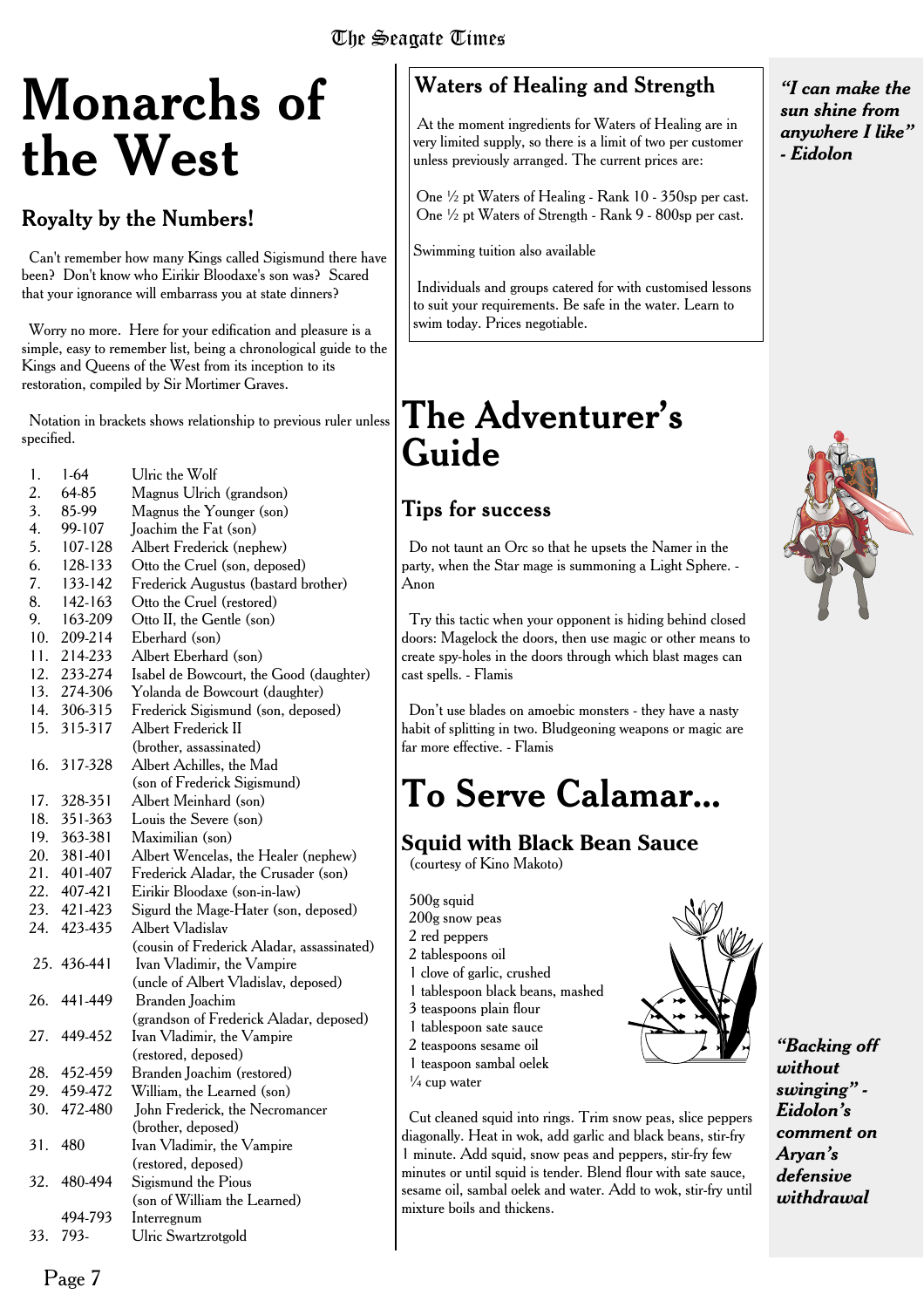

*"Hey - lets keep this in perspective. It is only the ork we are sending in to certain death." - Engelton*

*"Ever notice how 'nobby' girls get after sleeping with the King?" - Anon*

*"The plan is to go in and slaughter them all." - Engelton*

*"That is not a plan, it's a death warrant." - Isil Eth*

*"So, you must know some wonderful shopping places." - Isil Eth to the Sphinx, the plane's best oracle.*

# **A Guide to the Orders of Light**

#### by Sir Mortimer Graves.

I have been asked several questions lately about the Western Church, also known as the Church of the Powers of Light, and am offering this brief guide to its main Orders in the hope that it will be useful to my fellow adventurers should they come into contact, or even conflict with the Church.

There are many sects and orders within the church but most of the power and influence is centred around four very large orders and one rather small and new order, but one who's importance is growing rapidly. The orders bear certain colours and symbols by which they can be recognised, and it is worth noting and learning these since the attitudes and temperaments of the followers of the various orders vary widely.

Order of Michael: Michaelines often wear red garments, or white robes edged with red, and their symbol is the sword "Ira" (Wrath) of their patron, usually shown point downwards, and often shown aflame. They are seldom seen not wearing armour, and sometimes lacquer or paint their armour red. The Michaelines are first and foremost warriors and may often be found lending their martial strength to the other orders. Michaelines tend to be extremely suspicious of mages, and they may often be found investigating rumours of Demonic cults, and the doings of "Black Mages". They also root out heresy and corruption in established churches, and are often found acting as the martial arm of the Gabrielite inquisition. Michaelines have a well founded reputation for being rather blood-thirsty and over zealous in the pursuit of their goals.

Order of Gabriel: Gabrielites usually wears robes of blue, or white edged with blue, and their symbol is the heraldic trumpet of their patron. The trumpet often has a banner attached, on which its name, "Veritas" (Truth), is lettered in gold. They usually only wear armour when dealing with the heathen. Gabrielites, are charged to spread the word of the Elohim, or Powers of Light, to convert entities to the faith, and to root out heresy and evil-doing. Gabrielites are often trained as scribes in their churches and monasteries, and then sent out as missionaries to preach to the heathen . Gabrielites also check on the purity of the doctrine in established churches, and work along side Michaelines as Inquisitors. The Gabrielite order tends to be suspicious of Mages, but sometimes accepts their worth and will accept those that have unequivocally proved their austerity and self discipline. Gabrielites are found both in civilised areas, where they serve in the churches as clerks and preachers, and also in the most untamed wilderness, where they seek out new converts, and look for cults and other signs of corruption.

Order of Raphael: Raphaelites often wear robes of green, or white edged with green. Their symbol is either the shield "Fides" (Faith), of their patron, which is green and carries in gold the image of a crook, or crosier, reflecting his role as a shepherd and protector, or a crook displayed alone. The office of the Raphaelites is that of defence of the faithful, teaching and guiding. The order will accept mages provided they can prove their bravery, loyalty, and discipline. Raphaelites may be found as guards, generals, or teachers, or as questing knights who seek to rid the world of dangers to their people, such as dragons. Raphaelites often wear armour and tend to be the least impetuous of the followers of the Powers of Light, and more reserved and conservative, as befits those whose office is defence. Raphaelites are usually found in settled and civilised areas where they act in roles that help to protect their people. When found in wilderness areas Raphaelites will usually be on a mission to destroy a particular threat to the safety of their "flock".

Order of Uriel: Urielites often dress in the manner of their patron, in gold edged purple robes, or in white robes edged with purple, and sometimes have their armour embossed with her symbols, "Jus and Fas" (Law & Justice) a pair of scales. Urielites wear armour when it is fitting for their job or station, or when hunting criminals. They are charged with the dispensing of justice, and the punishment of criminal and unethical behaviour. In areas where the Powers of Light are very strong, the followers of Uriel are often accorded the legal right to try and punish criminals. The Urielite order will accept some mages, favouring Thaumaturges and Mind Mages in particular. Mages that belong to the order tend to be fanatical about finding and bringing to justice criminals who use magic. Urielites may be found working as judges and advocates, and also jailers, guards and even executioners. Urielites are usually found in civilised areas, those found in wilderness areas will almost certainly be hunting escaped criminals, and may be accompanied by Michaelines or Raphaelites.

Order of Sammael: This order is rather smaller than the previous four but is quickly growing in strength and popularity. Sammaelites usually wear black robes, or white robes edged with black, and their symbol is the golden candle within a circle "Lumen" (meaning both Light and Life) of their patron. They say that the black speaks of the darkness that surrounds knowledge, and the danger that all who would tread this path must face, for it is the "dark path" that seeks to seduce the philosopher and mage, and the candle is their guiding light. Since they are predominately scholars and mages, Sammaelites seldom wear armour. Sammaelites are charged with the collection of knowledge and the guidance of those who would learn the mystical arts. The order prefers to accept mages, but will only welcome those who can demonstrate firmness of will and moral and ethical behaviour. Most of the important figures within this order were previously Raphaelites or Urielites, and there are still significant tensions between this fledgling order and that of the Michaelines.

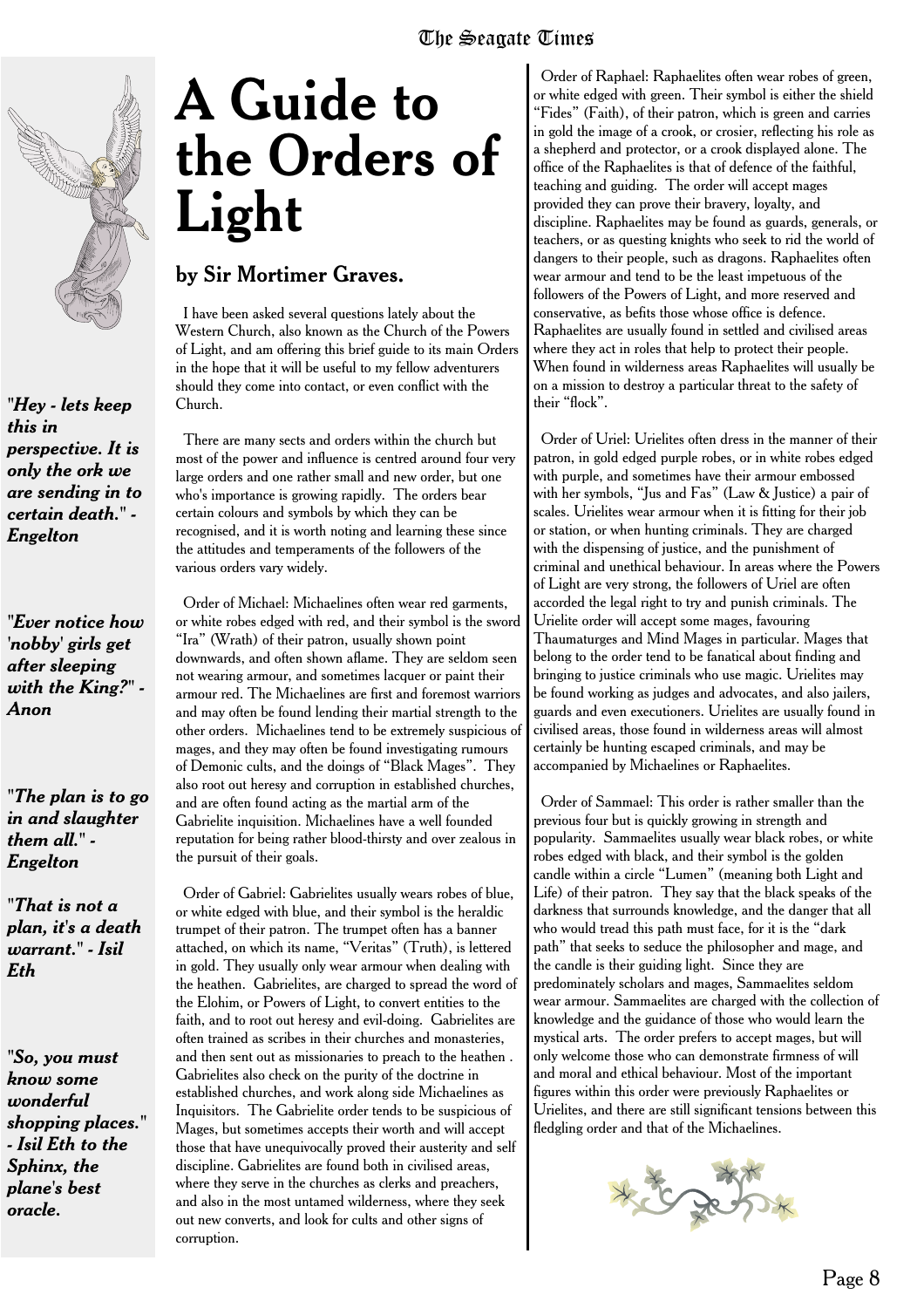## **The Puzzle Column**

#### Conundrum 4

Hereunder is a puzzle. No one solved it last time so here it is again. The first correct answer drawn from a hat at the end of next month, will win a crafted item. Any correct answer to the bonus question will win an Individual True Name. Answers can be sent to Borghoff, c/- Seagate Adventurer's Guild

Johan the jeweller decided to get an item made to assist him in weighing things up to two pounds in weight. He decided to get a chain made up in a loop, with each link in the chain weighing an integral number of ounces.

When Binky the Tinker next came to town he asked him to make him up this item in such a way, that by unfastening two links (to divide the chain into two pieces), he was able to weigh things to the nearest ounce.

Binky said, "Sure, I'll get right onto it".

Johan replied "Great. Oh, one other thing. Thirteen and seven are mystical numbers, so I'd rather not have a single link weighing exactly that number of ounces".

Binky tinkered away, and produced an item with only six links that fulfilled the criteria.

What were the weights of the links in the chain ?

Bonus Question : In order to decide what metal to make the links out of, Johan wrote a number of letters 'to a cousin'. His 'cousin' lost two letters (the second and penultimate). What metal did this suggest Johan should use?

#### Jorgen's Riddle

Round she is, Yet flat as a board, The Altar of the Lupine Lord. Pearl on black velvet, Jewel in the sea, Unchanged but ever-changing eternally.



Signed Jorgen the Sphynx

#### Clothing and Jewelry

Made to your own requirements. Reasonable Rates.

Contact Sh'rel at the Adventurer's Guild.

Note: Sh'rel advises she does NOT accept Guild scrip.

# **The Rumour Mill**

#### Has Blitzkrieg a Double?

We've all heard BK publicly wish he could be fighting demons in multiple places at once, but this could just be grandstanding. It appears that Count Blitzkrieg can be in more than one place at one time,if he wants to be. While quietly going about his business in the Seagate pubs in early Spring, he was apparently overthrowing the ex-Empress of Azuria from her base in the Mountains of Madness at the very same time. There are rumours that he will marry a local (Ranaterran) Countess if the King of Ranaterre doesn't beat him to it. I guess that if you can be in two places at once its not bigamy, but does the Countess of Barratskyne know what he gets up to?

#### Man Speaketh with Forked Tongue?

We hear that Scorpion left everybody speechless after explaining why he couldn't participate in festivities at Tar and Feathers. "I've got to go home to my wife, she's the one that milks my snake." The mind boggles...

#### Is it Divorce?

Rumour has it that a certain chocolate-skinned lovely is back sleeping in Guild Lodgings. Gentlemen, now's your chance to test the waters!

#### What's Hot

Toasted Marshmallow **Monsters** 

Deep Fried Squid

Short skirts

Saving entire Planar populations

Dimensional Weaving Counter-spells

Rescuing Guild Council members

#### What's Not

The Plane of Chos (currently deep-frozen)

Water Mages casting Rainstorms

Grey uniforms

Dimensional Weavers

Raising Taxes

Not quite killing the enemy...

Accepting a Geas to insult a Demonic power



*"Vychan, what's the biggest thing you can throw down that corridor?"asked Genghis.*

*"Saydar" replied Vychan.*